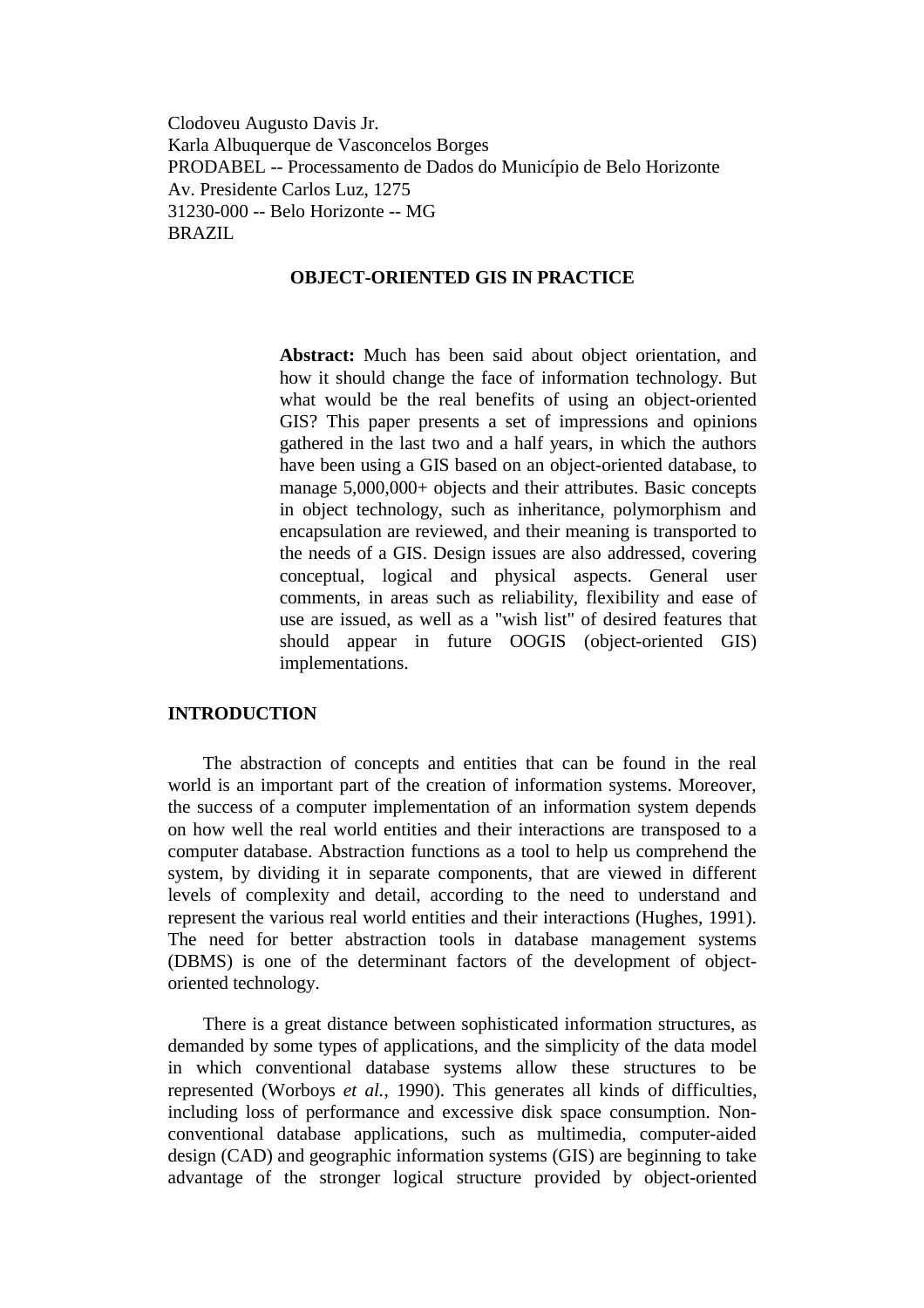database management systems (OODBMS) (Stone and Hentchel, 1990). These applications have the need to manage potentially large volumes of nonconventional data, like images or geographic coordinates, using data structures that carry a better resemblance to the user's universe.

The importance of conventional DBMSs in today's world, however, cannot be diminished, since they are used to manage most of the available data in every organization, and will remain useful for many years. It is hardly questionable, though, the inadequacy of using conventional DBMSs to manage spatial information.

# **BASIC CONCEPTS**

An *object* is a structure that represents a single entity, describing both its information contents and its behavior. Every object belongs to a *class*, which defines a structure and a set of operations that are common to a group of objects. Individual objects of a given class are often referred to as *instances* of the class.

An object functions as a complex data structure, that is capable of storing all of its data, along with information about the necessary procedures to create, destroy and manipulate itself. In an object-oriented GIS (OOGIS), each object instance would contain its graphical characteristics, its geographic location, and all of the associated data.

The ability to hide from the user the internal structure of an object is called *encapsulation*. With encapsulation, it is only possible to manipulate the object's data using a set of predefined functions, thus ensuring data independence. The internal definition of the data structure can then change, without influencing what the user perceives (Edelstein, 1991).

Object classes are often defined hierarchically, taking advantage of one of the most important concepts in object-oriented systems: *inheritance*. It is possible to define more general classes, containing the structure of a generic type of object, and then specialize this class by creating subclasses. The subclasses will inherit all properties of the parent class and add some more of its own. For instance, when creating an object class to represent water network nodes, one might define subclasses to be pump and reservoir, which would inherit generic water node characteristics such as code and location, along with their relationship with water pipes, and aggregate specific characteristics such as pump throughput and reservoir capacity.

Another important feature of object orientation is called *polymorphism*. This refers to a program's ability to use objects belonging to different classes in a transparent way, interpreting their characteristics on the run. For instance, if a program needs to have access to an attribute called code, that has been defined for several different object classes, or for classes with common ancestry, it is not necessary to know the object's class beforehand.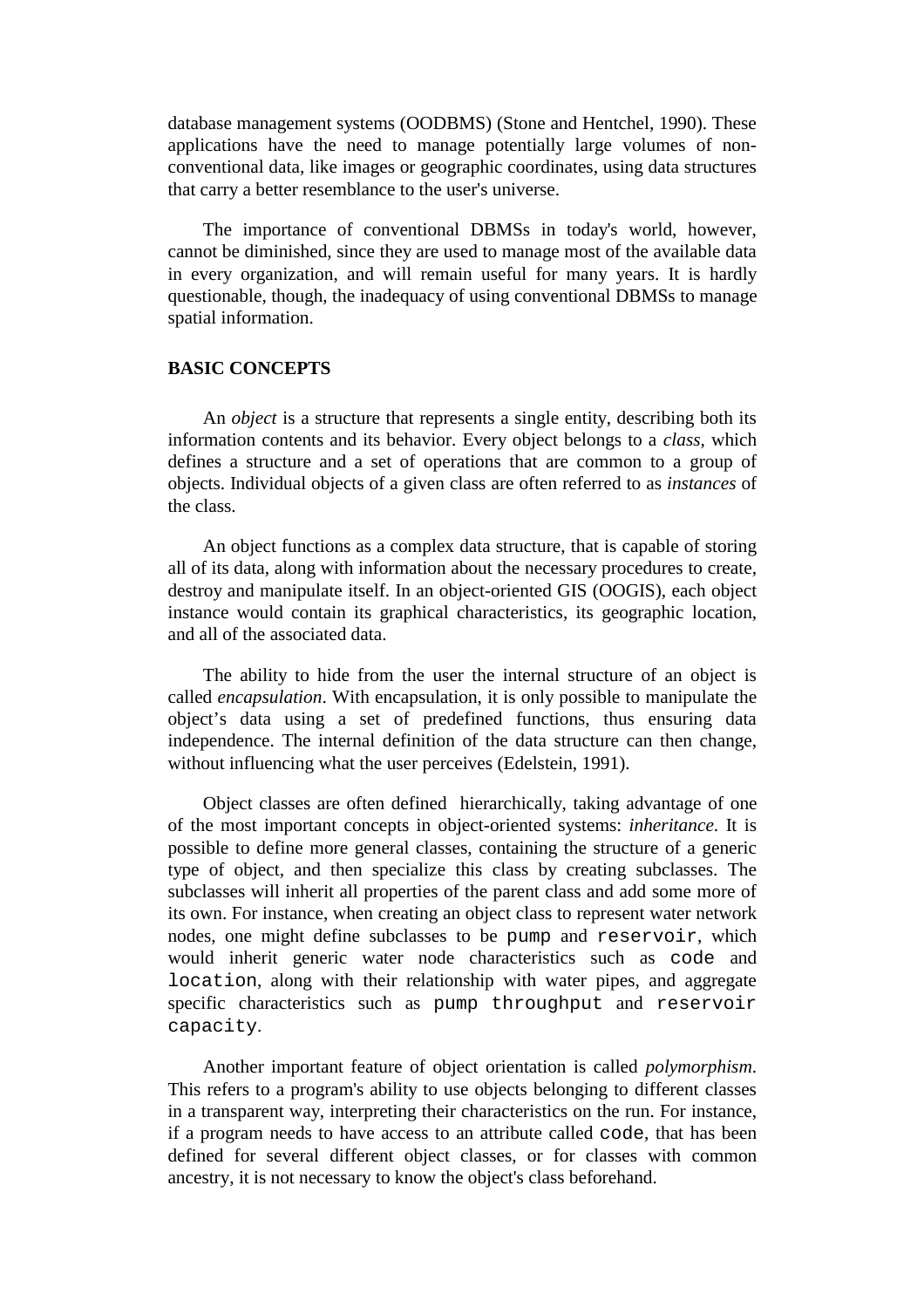### **DATABASE MODELING WITH OOGIS**

Relational DBMSs generally work very well with tabular data, in which the structure is very simple, or is made simple by some design technique. This is not the case of spatial data. When using a relational DBMS to manage spatial data, users are often forced to transform the idealized data model to fit the relational model's requirements, creating artificial restrictions such as normalization. Because of these transformations, the performance of the system is degraded, becoming unacceptable when used with large amounts of data (Egenhofer and Frank, 1992).

GIS users, moreover, often need to integrate data from different sources, using the lowest common denominator usually available: geographic location. Therefore, flexible data models are demanded, in order to accommodate the heterogeneity, while maintaining the possibility to perform several usual and unusual tasks. A GIS should be able to represent graphically the real world with the sophistication of a CAD system, while allowing users to analyze the available data in different conceptual levels, with varying degrees of complexity.

The creation of a data model for OOGIS is still mostly uncharted territory. Usual data modeling techniques such as entity-relationship quickly show their limitations when exposed to the needs of spatial data management. Extensions to the entity-relationship approach have been proposed, and there are also a number of techniques based on semantic data models. Only further research, combined with more experience, will demonstrate which is the best approach (Gray *et al.*, 1992).

#### **CONVENTIONAL VERSUS OBJECT-ORIENTED GIS**

Generally, GIS software use a combination of graphics files and a relational database. Some go even further, storing both graphics and data in the relational DMBS. Considering what has been said about conventional databases and GIS, using an object-oriented approach should have, theoretically, at least these advantages:

- **Data integrity:** since both graphics and data are maintained in the same data structure, the integrity is ensured (Wang, 1992). There is no risk of having lost links, or deleting data without deleting the graphic, or vice-versa;
- **Stronger and more flexible modeling:** as mentioned before, objectoriented modeling brings the physical implementation closer to the logical design. More flexible definition and management of relationships between objects may be available, bringing the logical model even closer to the actual implementation;
- **compact storage:** since the object structure would only contain the information that is currently present, no blanks are stored, and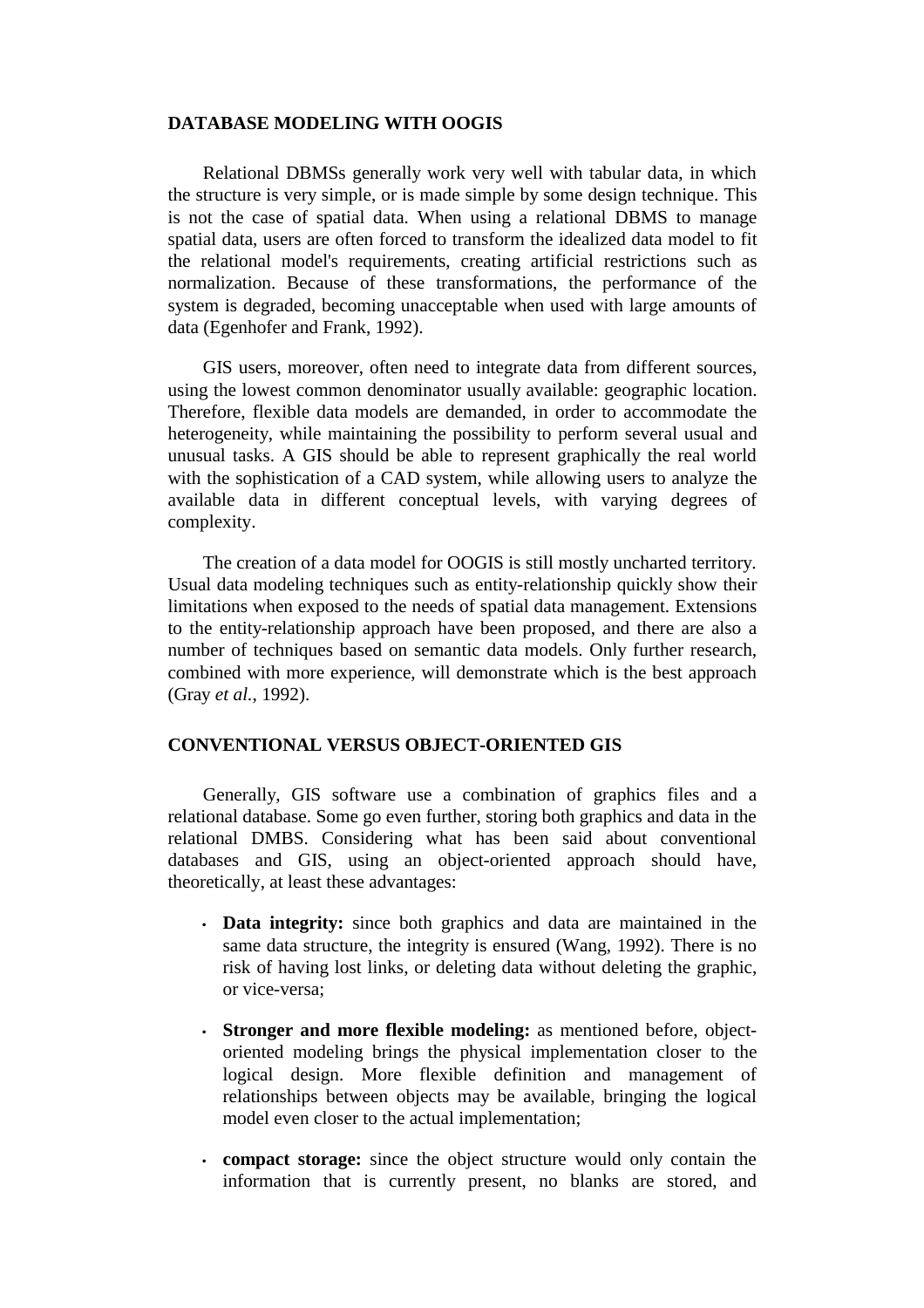minimum disk space waste is expected, as well as improvements on the overall performance of the system;

• **User friendliness:** it is much more natural for the user to understand and query data structured with the object-oriented model, because none of the transformations required by the relational model have to be implemented.

On the other hand, it is expected that relational DBMSs should be more comprehensive in their treatment of data security, database recovery, report generation and transaction logging. This is not only because these types of operations are more natural in a relational DBMS, but also because of the longer tradition and development of relational DBMSs.

#### **THE PRACTICE OF OOGIS**

At Prodabel, the data processing company for the city of Belo Horizonte, we have been using APIC, an object-oriented GIS product, since early 1992. This software has been selected in a process that took about a year, in which we looked closely at what was then available in Brazil, and also visited installations of the designated products abroad. In this time, we have come to a reasonable number of conclusions regarding this software, as compared to the conventional GIS market leaders, such as Arc/Info, MGE and GeoVision, and considering the object-orientation theory we mentioned before.

#### **The Database**

APIC's database engine is called *cchr*, which is a French acronym for "coexistence of hierarchical and relational concepts." This means that the database is capable of relating objects in the way a relational and/or a hierarchical DBMS would. To that, it has been added the capability to relate objects in a network, or a graph, as well. Notice that any single object can, potentially, be related to a large number of others, by any combination of the forms of relationship described above.

APIC manages a continuous geographic database. There is no need to divide the space in tiles, or to create indexing maps. Spatial indexing is made by a very efficient meshing algorithm. It is possible to have part of the data residing in an external relational DBMS, and make APIC transparently retrieve the external information when its objects are queried. It is also possible to execute SQL queries from within APIC's programs.

APIC works in a client-server environment. For each defined database there is a server process, that communicates with client processes, which in turn interact with the user. It is possible to have not only several clients to a given server, but also special clients that are capable of talking to several servers at once, in a form of distributed databasing. Object orientation helps in that too, because the volume of traffic over the network is reduced due to the compactness of objects, and also because defining the distributed database's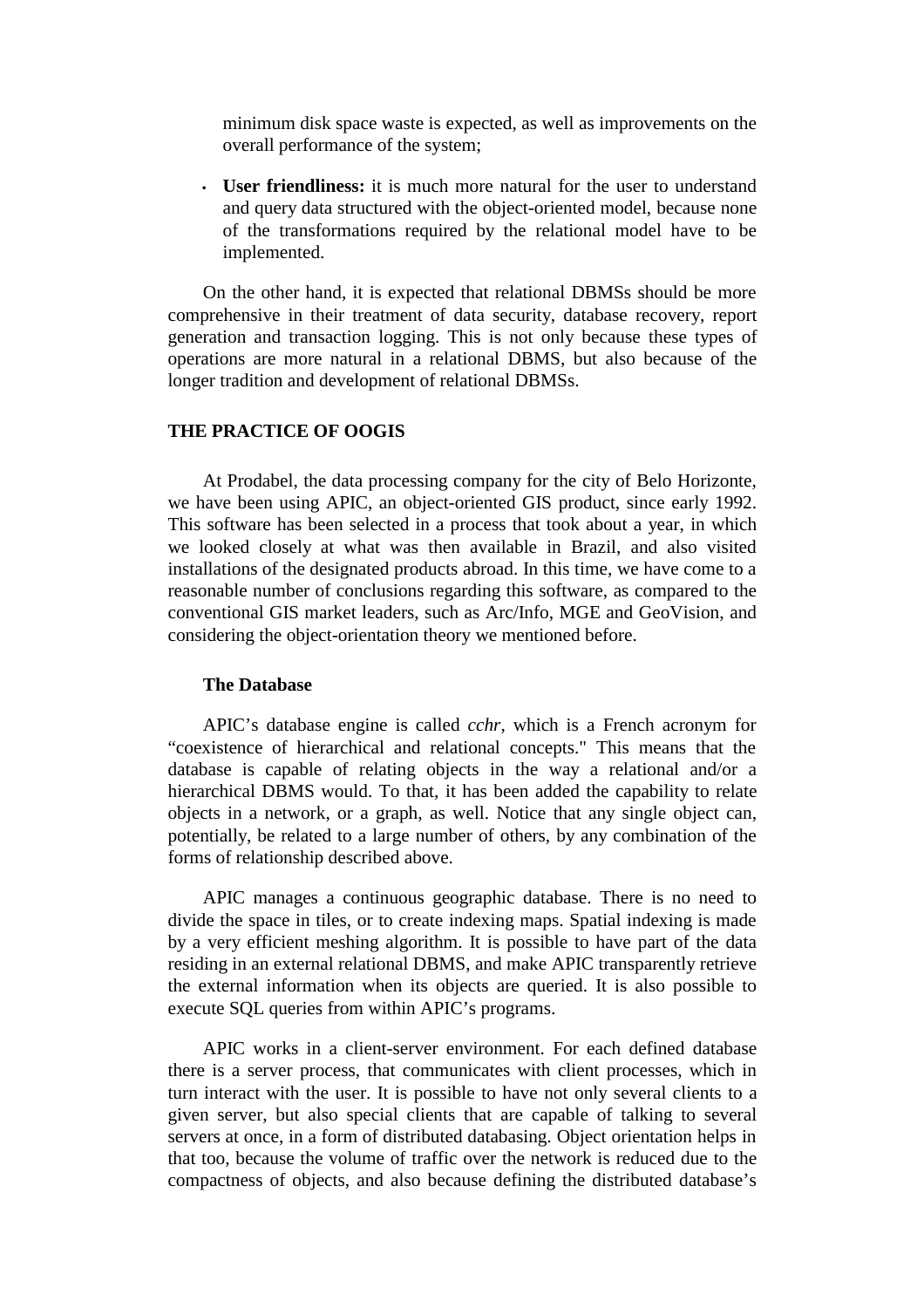logical design in terms of objects helps to decide in which database objects will reside.

#### **Modeling**

Figure 1 shows a partial data model for a water network application. We had to adapt our existing data modeling methodology to create it, because we felt that entity-relationship lacked means to represent several important concepts, like relation type (hierarchy, relation, network) and object nature (graphical, non-graphical). From generic "object-relationship" diagrams, such as the one in figure 1, we create detailed descriptions of objects, determining graphical representation, attributes and relationships (figure 2). We also try to find opportunities for polymorphism, in which we create specialized versions of objects, that will use only a subset of the information that has been defined for the object. These specialized versions can assume different graphical representations. Polymorphism not only simplifies the data representation, but also allows for an easier understanding of the model by the user, in different levels of abstraction.



Figure 1 -- Water Network Data Model (partial)

Figure 2 shows the detailing of the water network node object, in which we have defined two different types of nodes: type A corresponds to nodes that interfere with the normal network flow, such as valves, and type B corresponds to non-interfering nodes, such as tees. Either one of the node types will have the same kind of relation with water pipes.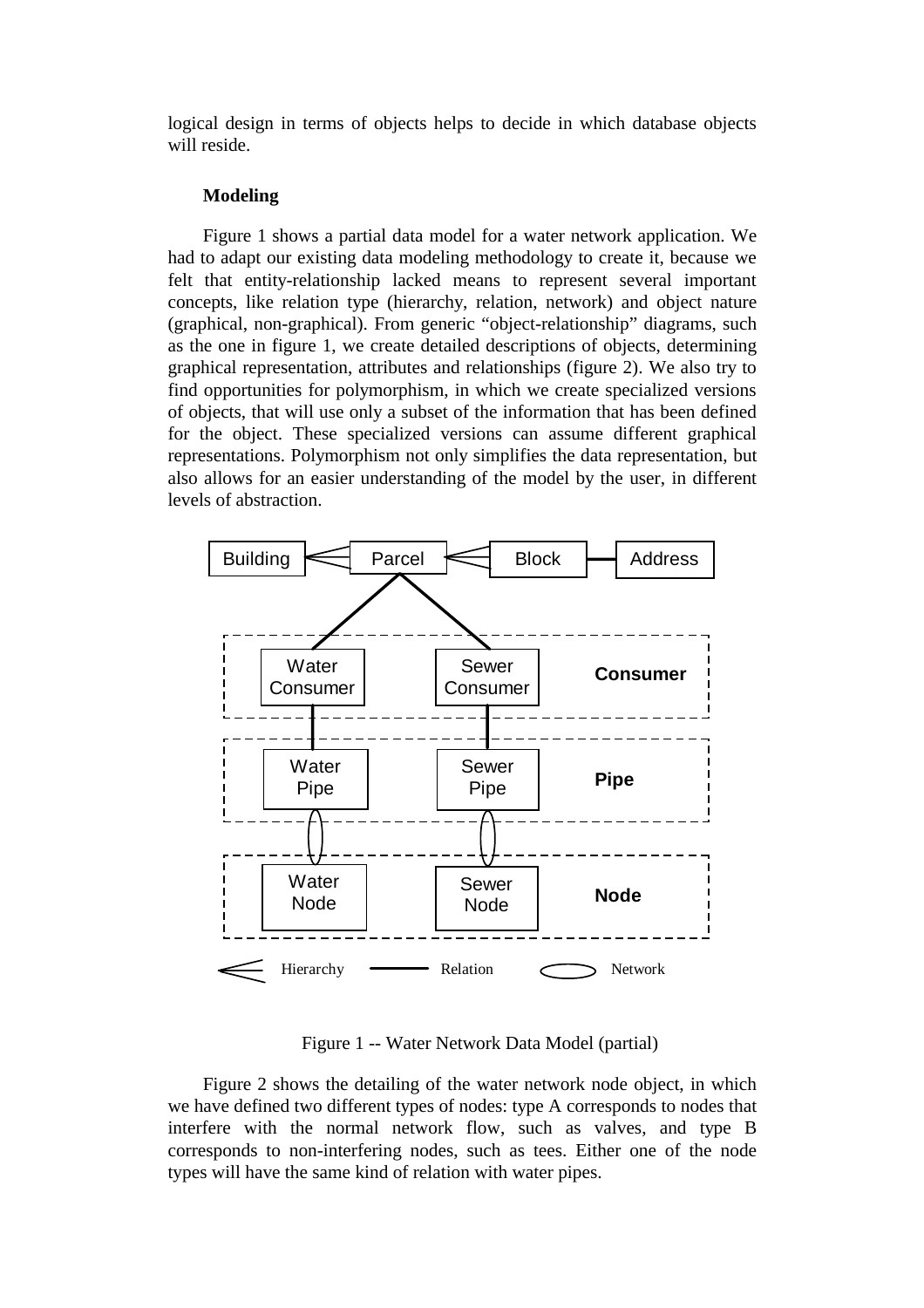

Figure 2 -- Detailing of the water network node model

Objects in APIC can contain graphic and alphanumeric data. It is possible to have non-graphical objects, as well as objects without attributes. The nongraphic objects can be viewed as special "tables," in the relational way of thinking. Nevertheless, they can be related to others also in hierarchical and network modes.

In the definition of each object, which is done in a module called library, it is possible to define macrocommands that will be responsible for data input, automatic relation creation, special display and graphic attribute automatic loading. There are a number of readily available macrocommands, but the user can build his own if necessary. If the user does not choose to modify the associated macrocommands, APIC will provide default methods. There is also the capability to define the range of display scales at which an object will be displayed, as well as special conditions for it to be displayed at all. Table 1 shows the object description for the water network node. In our model, this object can assume several different symbol shapes, depending on the node type attribute. APIC will determine, at display time, which symbol is to be displayed for each node, using the macrocommand AFCOND. Also, depending on the node type, some attributes will or will not be used, without wasting disk space, in a way to implement polymorphism in APIC. The generic node will be related to water pipes, forming a network.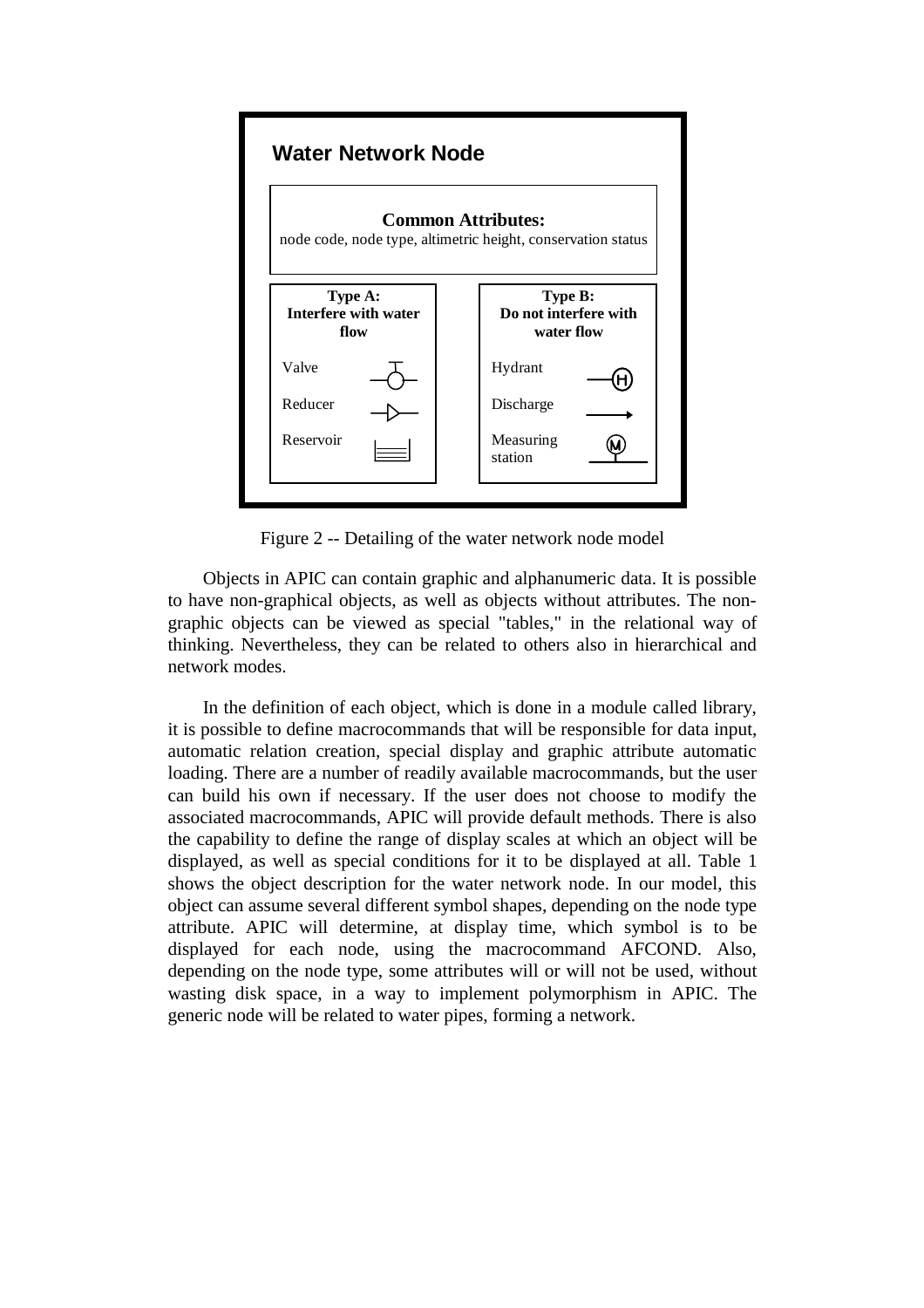| <b>OBJECT DESCRIPTION</b>                  |                                                                                                                         |
|--------------------------------------------|-------------------------------------------------------------------------------------------------------------------------|
| <b>Name</b>                                | NOAGUA                                                                                                                  |
| <b>Description</b>                         | <b>Water Network Node</b>                                                                                               |
| <b>Nature</b>                              | Symbolic                                                                                                                |
| <b>Construction scale</b>                  | 1:1000(4 x 4 mm)                                                                                                        |
| <b>Maximum</b> display<br>scale            | 1:50000                                                                                                                 |
| <b>BEHAVIOUR</b>                           |                                                                                                                         |
| <b>Type</b>                                | <b>NODES</b>                                                                                                            |
| <b>Hierarchical</b><br>relations           | None                                                                                                                    |
| <b>Network relations</b>                   | Relation name: AGUANO with type: PIPES                                                                                  |
| <b>Normal relations</b>                    | Relation name: NOAGCX with type: NODES                                                                                  |
| Confidentiality                            | None                                                                                                                    |
| <b>Identifier attribute</b>                | CGNOD                                                                                                                   |
| <b>Associated</b><br>macrocommands         | Graphical input: none<br>Automatic relation creation: none<br>Alphanumeric input: none<br>Display: AFCOND noagua.afcond |
| <b>GENERAL ATTRIBUTES</b>                  |                                                                                                                         |
| <b>CGNOD</b>                               | Node code                                                                                                               |
| <b>TPNOD</b>                               | Node type (valve, reducer, pump, reservoir, etc.)                                                                       |
| SPECIFIC ATTRIBUTES: node type VALVE       |                                                                                                                         |
| <b>DMNOD</b>                               | Node diameter                                                                                                           |
| <b>TPRGI</b>                               | Valve type                                                                                                              |
| <b>IDESTRGI</b>                            | Valve situation: $0 =$ open; $1 =$ partially open; $2=$<br>closed                                                       |
| <b>SPECIFIC ATTRIBUTES: node type PUMP</b> |                                                                                                                         |
| VZBMB                                      | Pump throughput                                                                                                         |
| <b>POBMB</b>                               | Pump potency                                                                                                            |

## TABLE 1 -- Object description sample

In the data modeling, APIC supports the concept of *type*, which is a grouping of objects that share the behavior in terms of relationship with other groups of objects. A relationship is not defined between the object classes, but between the types. For instance, consider water network nodes and pipes. There can be different variations of nodes, corresponding to several object classes; likewise, there can be different variations of pipes, and any variation of node can be related to any variation of pipe. Types are a way to have a form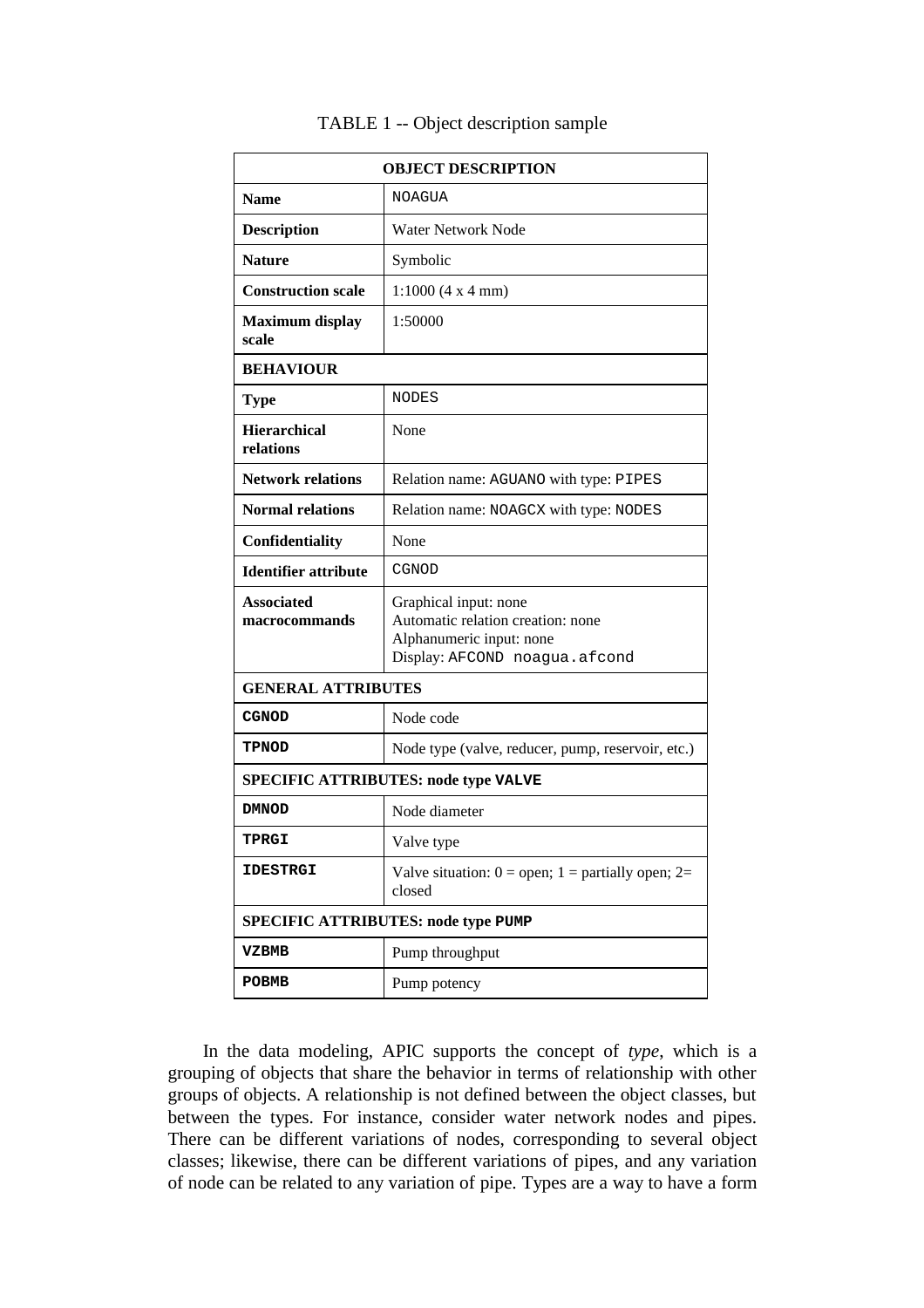of class hierarchy, though it is not fully implemented as described in earlier sections.

When you try to compare the model for APIC and the normal entityrelationship-relational approach, it is easy to verify that the complexity of the model grows, and also the complexity of the physical implementation. Figure 3 shows the same water network model in entity-relationship, as it would be defined for implementation under a relational GIS.



Figure 3 -- Entity-relationship model

A relational schema to fulfill the model in figure 3 would need to have 10 different tables, that is, one for each node type, plus one for generic node data, one for the pipe-node relationship, one for pipe data, and one to represent the network connections. Furthermore, the user would have to know everything about the differences between node types to be able to adequately query the database.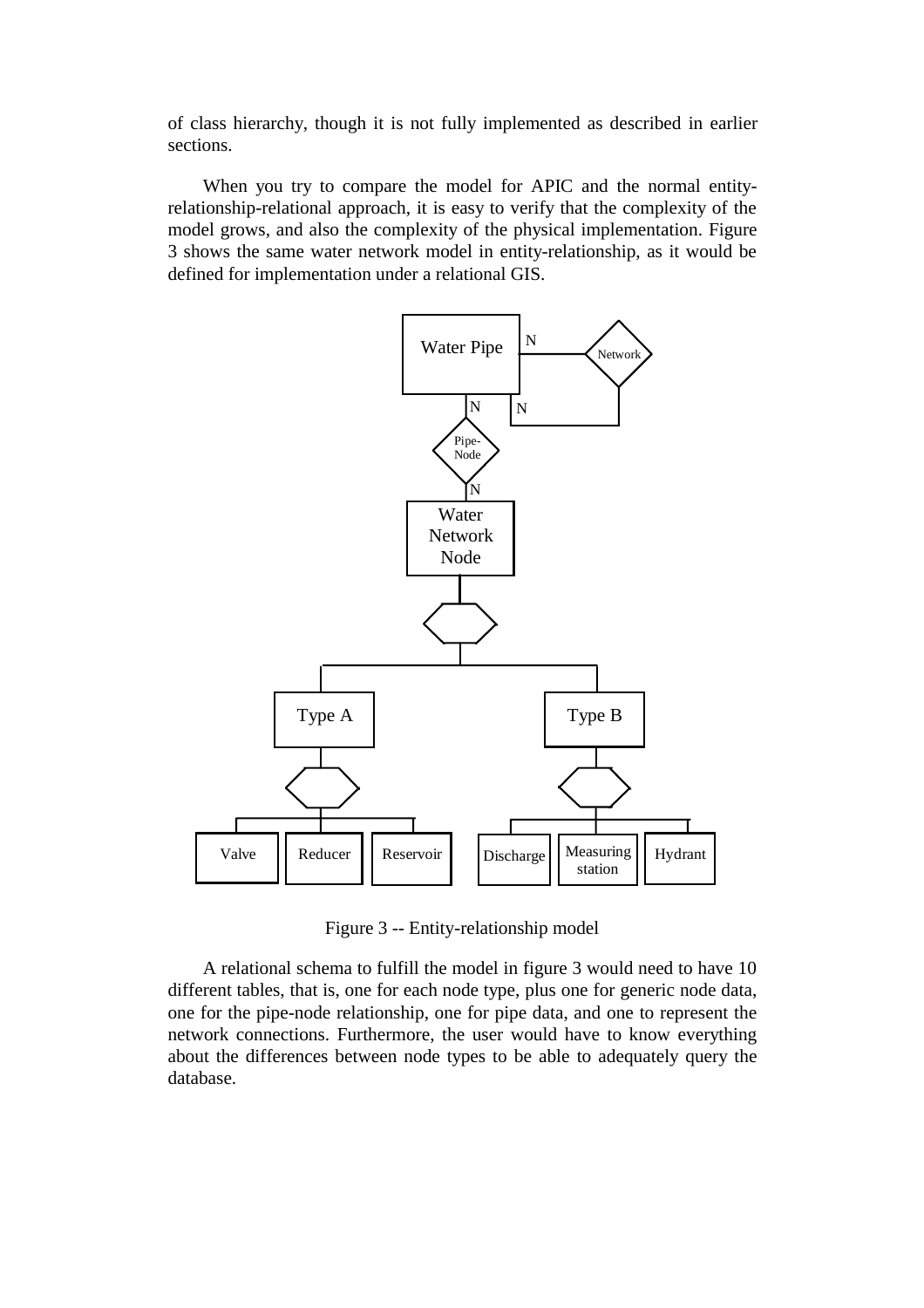## **FUTURE OOGIS IMPLEMENTATIONS**

There are a number of good things about APIC, as we mentioned earlier. There are, however, a number of features that either are not implemented in APIC or that we would like to see enhancements for.

Anyway, we think that future object-oriented GIS implementations should have at least these features:

- class hierarchy with inheritance:
- abstract data types definition, storage and retrieval;
- relations between objects in hierarchical, relational and network modes, simultaneously;
- free definition of associated programs, with standard association for inclusion, deletion, modification, display and automatic relation creation programs, plus user-defined functions;
- interactive querying tool, that uses the special types of relations allowed with the object-oriented structure;
- possibility of integration with external relational DBMSs, in a variety of operating environments;
- a structured, modular, object-oriented querying and development language;
- support for polymorphism in the definition of object classes;
- standard transaction control, with data recovery techniques (Edelstein, 1991).

## **CONCLUSIONS**

After more than two years working with OOGIS, we think that objectorientation is clearly in the path of GIS evolution. Traditional software makers are already seriously considering the integration of object-oriented modules in the already existing packages (Crosbie, 1993), but it will be necessary a fullblown revolution to reach the full OOGIS set of advantages.

Naturally, the pace for the change will be determined by the market's needs and demands. That may take a long time, if users are unwilling to give up the comfortable and well-known realm of traditional GIS, with all its limitations. However, bigger databases and special applications are already beginning to show their weaknesses, since their complexity and response time are approaching the limit of feasibility. At least in our case, with a big 5 million-object database, in over 150 classes, we are sure that it would be